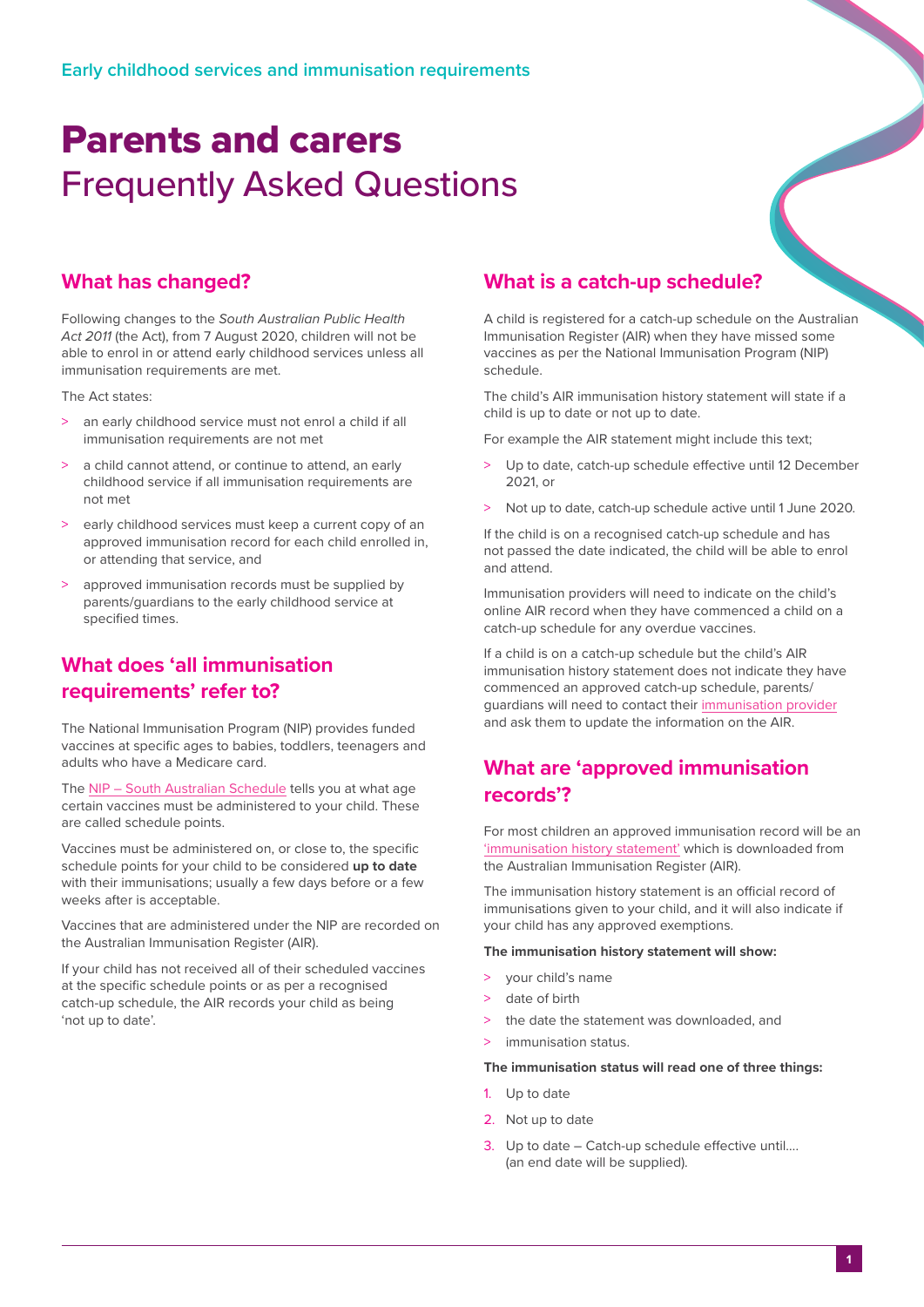#### **Early childhood services and immunisation requirements**

Refer to the resource *AIR Immunisation History Statement Examples* for further information.

In very rare circumstances, a certificate from the Chief Public Health Officer or a document approved by the Chief Public Health Officer may be accepted.

A letter from a GP, an overseas immunisation record or the South Australian Child Health and Development Record (the "Blue Book") are not considered approved immunisation records.

#### **What are the approved exemptions from meeting all immunisation requirements?**

There are two processes that enable exemption from meeting all immunisation requirements. They are:

- 1. the Commonwealth Government's legislation, *A New Tax System (Family Assistance) Act 1999*, referred to as *No Jab No Pay*, and
- 2. the South Australian *Public Health Act 2011*, referred to as *No Jab, No Play*.

#### **What are the approved**  *No Jab No Pay* **exemptions?**

*'No Jab No Pay'* legislation approves these exemptions:

- > the child has a medical contraindication to a vaccine, such as anaphylaxis
- the child has natural immunity to a particular disease
- > the child is part of an approved vaccine study
- > the vaccine is temporarily unavailable
- the child is vaccinated overseas\*, or
- the Secretary (see below) has determined that the child meets the immunisation requirements.

These exemptions are applied through the Commonwealth Medicare system. They are usually applied by the child's medical practitioner and reflected on the child's immunisation history statement.

Parents and guardians will need to speak with their medical practitioner about whether exemptions to being vaccinated are to be considered valid.

\*A child vaccinated overseas will not automatically be granted an exemption; the overseas schedule for which that child was vaccinated will need to meet Australian immunisation schedule requirements. An [immunisation provider](https://www.sahealth.sa.gov.au/wps/wcm/connect/public+content/sa+health+internet/services/primary+and+specialised+services/immunisation+services/immunisation+services) will need to assess if this meets the Australian requirements and enter all doses administered overseas into the Australian Immunisation Register (AIR).

Further information regarding exemptions and the process to apply for exemptions is detailed on the Commonwealth Government's Department of Social Services [Family Assistance](https://guides.dss.gov.au/family-assistance-guide/2/1/3/40)  [Guide, Immunisation – approved exemptions](https://guides.dss.gov.au/family-assistance-guide/2/1/3/40) webpage.

#### **What is a Secretary's exemption?**

#### The *[Family Assistance \(Meeting the Immunisation](https://www.legislation.gov.au/Details/F2017C00671)*

*[Requirements\) Principles 2015](https://www.legislation.gov.au/Details/F2017C00671)* set out the circumstances under which Secretary of the Commonwealth Government's Department of Social Services can determine that an individual has met the immunisation requirements for family assistance payments set out in the *A New Tax System (Family Assistance) Act 1999*.

Clinical experts have determined that there are a small number of individuals who do not meet the criteria for medical exemptions as set out in the Australian Immunisation Handbook, but for whom the risks of physical harm are greater than the benefits and a process has been developed to be able to apply for an exemption.

As an example, a child with autism might require general anaesthetic to be vaccinated.

An exemption is granted if:

- a. a *listed* medical practitioner has certified in writing that immunisation of the child would result in an unacceptable risk of physical harm to the child or a person administering a vaccination to the child; and
- b. the Commonwealth Chief Medical Officer has certified in writing that he or she agrees with the listed medical practitioner.

The listed Medical Practitioners in South Australia are specific doctors that provide specialist immunology services and the Women's and Children's Hospital [Specialist Immunisation](https://www.sahealth.sa.gov.au/wps/wcm/connect/public+content/sa+health+internet/clinical+resources/clinical+programs+and+practice+guidelines/immunisation+for+health+professionals/referring+to+the+specialist+immunisation+service)  [Service Clinic.](https://www.sahealth.sa.gov.au/wps/wcm/connect/public+content/sa+health+internet/clinical+resources/clinical+programs+and+practice+guidelines/immunisation+for+health+professionals/referring+to+the+specialist+immunisation+service) A GP referral is required to attend this clinic.

# **What are the South Australian Chief Public Health Officer exemptions for** *No Jab No Play***?**

In special circumstances, the South Australian Chief Public Health Officer may grant an exemption.

These exemptions may be;

- > in relation to a specified child or a group of children; or
- > in relation to specified early childhood services or early childhood services of a specified group.

These exemptions may be subject to;

- > conditions as the Chief Public Health Officer thinks fit, and
- for a specified period and vary according to the circumstances for which it applies.

To apply for an exemption an exemption application must be completed using the SA Health Chief Public Health Officer Immunisation Exemption Application Form.

An exemption request must be for reasons not listed on the [Commonwealth Government's Department of Social Services](https://guides.dss.gov.au/family-assistance-guide/2/1/3/40)  [Approved Immunisation Exemptions](https://guides.dss.gov.au/family-assistance-guide/2/1/3/40) as applied through the Commonwealth Governments legislation, A New Tax System (Family Assistance) Act 1999.

The application, along with any supporting documentation must be emailed to: [HealthImmunisation@sa.gov.au](mailto:HealthImmunisation%40sa.gov.au?subject=)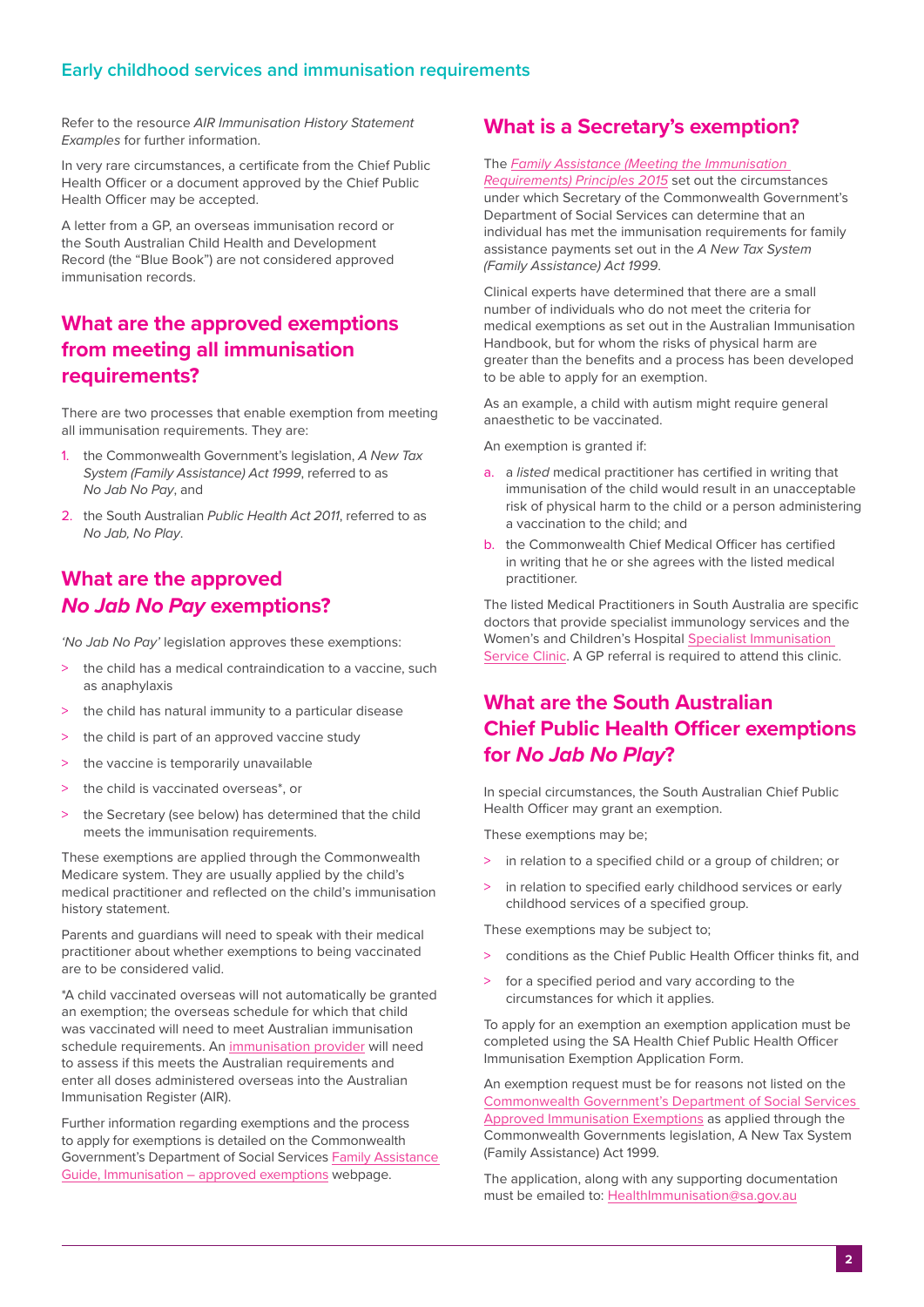#### **When do approved immunisation records need to be supplied?**

A current approved immunisation record needs to be supplied:

- > at the time of enrolment
- > after your child turns 7 months of age but before they turn 9 months of age
- > after your child turns 13 months of age but before they turn 15 months of age
- > after your child turns 19 months of age but before they turn 21 months of age
- after your child turns 4 years and 2 months of age but before they turn 4 years and 8 months of age.

Records must be provided at these times to show your child is up to date with all immunisations and the immunisations have been provided at the correct schedule points.

If a child enrols in or attends a service in between these specified times, then the record must be extracted no greater than one month before enrolment or attendance.

### **How do I check if my child's immunisation record, exemption notice or certificate is current?**

An immunisation record provided to the early childhood service must:

- a. at the time of enrolment, be downloaded no earlier than one month prior to enrolment; and
- b. be downloaded within the specified age ranges (for example after the child turns 7 months of age but before the child turns 9 months of age); and
- c. in the case of a document approved by the Chief Public Health Officer, or a certificate in writing issued by the Chief Public Health Officer, be provided within the validity period of that document or certificate.

Your child's immunisation history statement must be downloaded at the correct ages and will indicate at the top of the statement when it was downloaded. It will say "As at:"

#### **Who must supply immunisation records?**

The parent or legal guardian must supply the early childhood service with the approved immunisation records for their child.

#### **What if my child's immunisation record is from overseas?**

Overseas immunisation records need to be added to the Australian Immunisation Register by your [immunisation service provider](https://www.sahealth.sa.gov.au/wps/wcm/connect/public+content/sa+health+internet/services/primary+and+specialised+services/immunisation+services/immunisation+services).

Some records may require translation before they can be added to the Australian Immunisation Register.

For immunisation records that require translation complete the [Australian Government Free Translating Services](http://)  [application.](http://) The Free Translating Service can be used by most permanent and some temporary residents. All fields must be completed in English. If you require an interpreter to complete the application, contact the National Translating and Interpreting Service on **131 450**.

If you are not eligible for the Free Translating Service, there are a number of accredited translator or interpreter services available. Visit the [National Accreditation Authority for](https://www.naati.com.au/)  [Translators and Interpreters](https://www.naati.com.au/) web page to locate a service.

You will need to take a translated copy of the child's immunisation records to an immunisation provider.

# **What if my child is not eligible for a Medicare card?**

Your child's records can still be added to the Australian Immunisation Register (AIR) even if they do not have a Medicare card.

If your child's records need to be interpreted see above.

Their overseas immunisation records can be added to the Australian Immunisation Register by an [immunisation](https://www.sahealth.sa.gov.au/wps/wcm/connect/public+content/sa+health+internet/services/primary+and+specialised+services/immunisation+services/immunisation+services)  [service provider](https://www.sahealth.sa.gov.au/wps/wcm/connect/public+content/sa+health+internet/services/primary+and+specialised+services/immunisation+services/immunisation+services).

Parents/guardians are then able to download an AIR immunisation history statement.